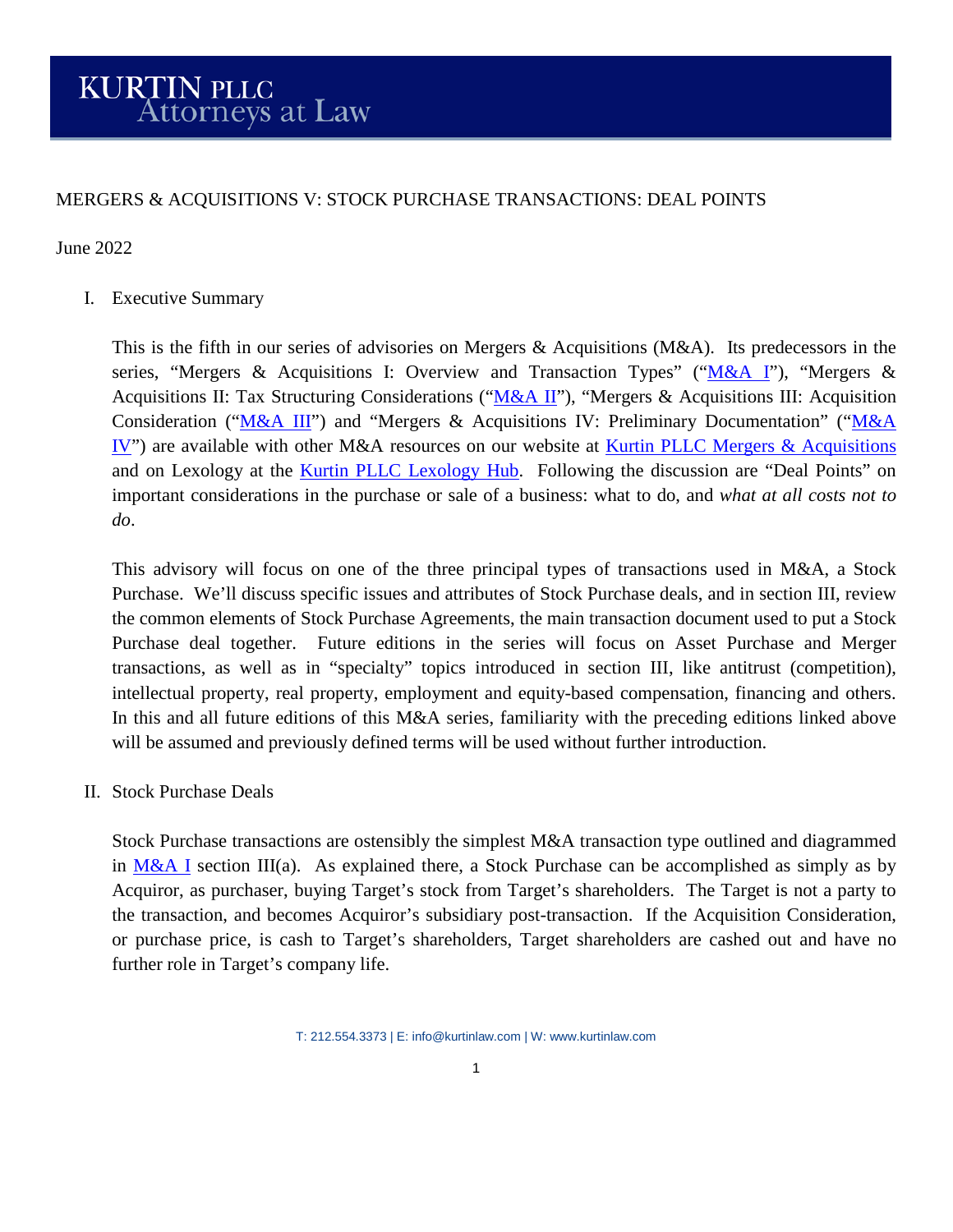If, on the other hand, the Acquisition Consideration paid to Target shareholders is Acquiror stock, in whole or in part, Target shareholders become Acquiror shareholders, as explained in  $M&A$  III section II(b). In a properly structured stock-for-stock Stock Purchase transaction, in which Target's stock is acquired using only Acquiror's or its affiliate's voting stock, the transaction can qualify for "tax-free" treatment under Tax Code section  $368(a)(1)(B)$ , in which Target shareholders recognize no tax gain (or loss) on the transaction, as explained in  $M&A\,I\!I$  section II(b). Even if tax-free treatment is not available or possible, Tax Code sections 338(g) and/or 338(h)(10) elections can provide more favorable tax treatment for the parties, thereby facilitating a transaction, improving the Acquisition Consideration to be paid, or allowing other concessions ( $M&A II$  section III). All that said, Stock Purchase transactions can require specific treatment of Target human and other assets, such as employees, intellectual property, real property, third party contracts, and others. So, while the general terms of the Stock Purchase Agreement that frames the Stock Purchase transaction may have many common elements with others, the specific treatment of those elements and less-common ones may require transaction-specific negotiation. Following is a discussion of Stock Purchase Agreement common elements.

III. Stock Purchase Agreement Common Elements

Following are the most significant items treated in most M&A Stock Purchase Agreements, not necessarily in the order in which they would appear in the agreement itself.

- a. Definitions: Just as we have defined terms for this M&A Deal Points series, which when introduced eliminate the need to re-explain them each time, Stock Purchase Agreements will invariably have a definitions section, often at the beginning, sometimes at the end, sometimes pitched out to an annex or schedule. Definitions are often inattentively or dismissively treated, but they can influence the whole transaction. See below, *Deal Point No. 1: Don't sneer at the defined terms, use them and use them consistently.*
- b. Transaction Description: A concise statement of what shares (of what company, what class or series, how many, etc.) are being purchased and sold in the transaction, by whom, from whom. If the Target is another type of legal entity, such as a limited liability company ("LLC"), the Target equity interests to be purchased may be LLC "membership interests" or another form of equity security equivalent to a corporation's shares.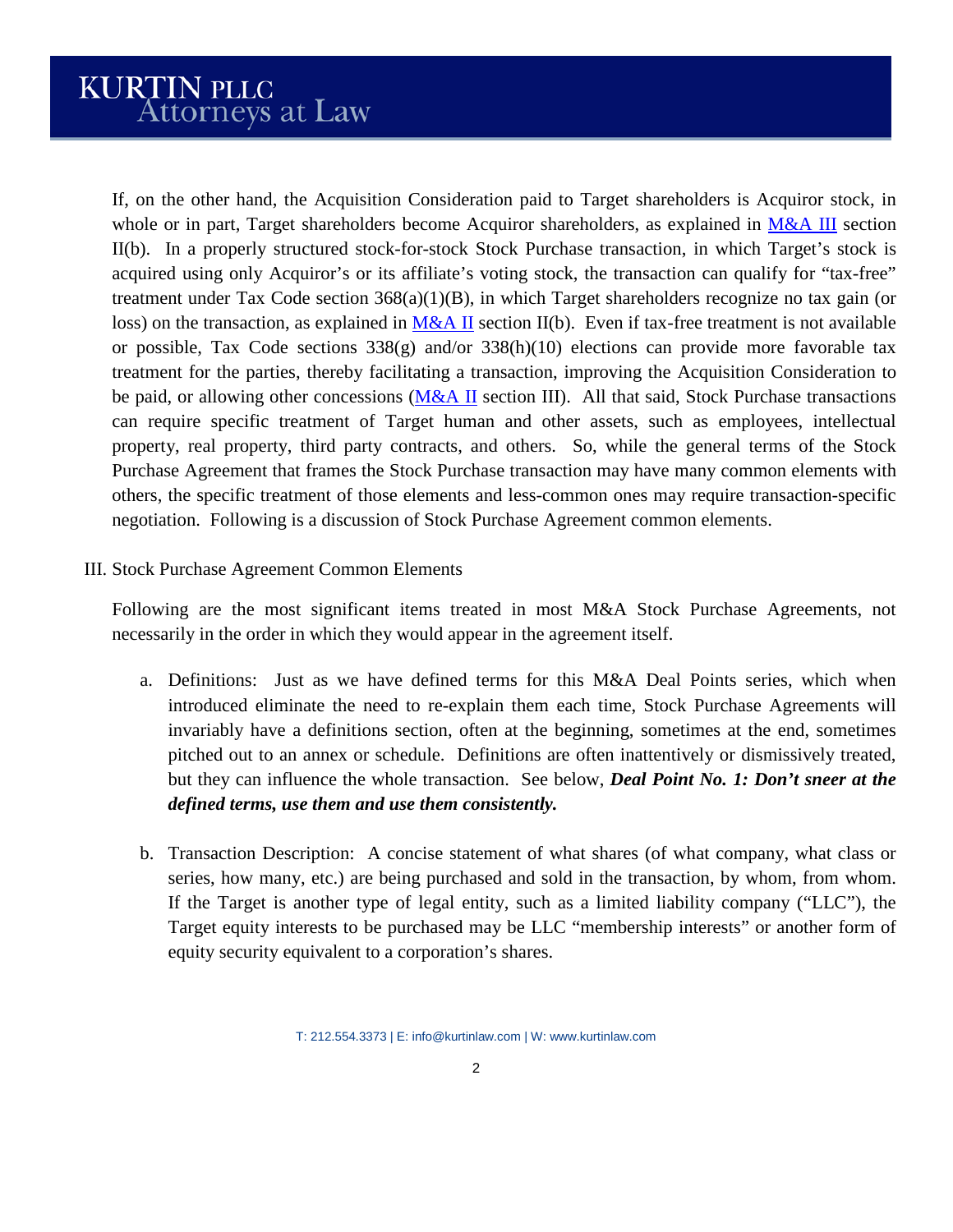- c. Purchase Price: The Acquisition Consideration or purchase price, whether in the form of cash, stock, a hybrid of cash and stock, assumption of Target debt, other assets, and whether there is a "cash election" in a cash and stock deal (see [M&A III\)](https://kurtinlaw.com/wp-content/uploads/2022/05/Mergers-and-Acquisitions-III-05.2022.pdf). How and by what method the Acquisition should be paid should also be set out. In general, payment of Acquisition Consideration in full at closing is the default, but it is possible to structure payment in installments, subject to post-closing adjustments (see below) with a portion of the Acquisition Consideration held back, perhaps in a third party escrow.
- d. Purchase Price or Acquisition Consideration Adjustments: Whether any pre-closing or postclosing discoveries or events can cause an adjustment to the Acquisition Consideration; these can be any variety of negotiated things: pre-closing change in Target valuation relating to failure to obtain a third party consent or transfer a third party contract or regulatory approval; a change in Target stock price; due diligence revelations; issues relating to accounting, such as changes to expected accounts receivable or cash on hand.
- e. Closing: When closing will occur and under what circumstances should be set out.
- f. Closing Deliveries: Each party's required deliveries at closing, from certificates to executed documents to certified checks or wire transfer receipts.
- g. Representations and Warranties: Each party's undertaking that a state of affairs exists as of the date of the Stock Purchase Agreement and (usually) will continue to exist until the closing. Some are very basis and nearly universal: that each party is properly formed and organized; in good standing in its home jurisdiction of domicile and every jurisdiction in which it does business; has no liens, tax or otherwise, against it, etc.; that the shares being purchased are fully authorized, issued, outstanding and non-assessable, etc.; that the M&A transaction has been duly authorized by proper corporate action; that the transaction will not contravene any law, regulation or third party right; that except as listed in an annexed schedule, there are no material undisclosed liabilities or contingencies like debts, threatened or pending litigations or administrative/regulatory proceedings, etc.

Other representations and warranties are more technical, specific to the parties and transaction, and asymmetrical, made by only one party and not the other: that a certain material Target third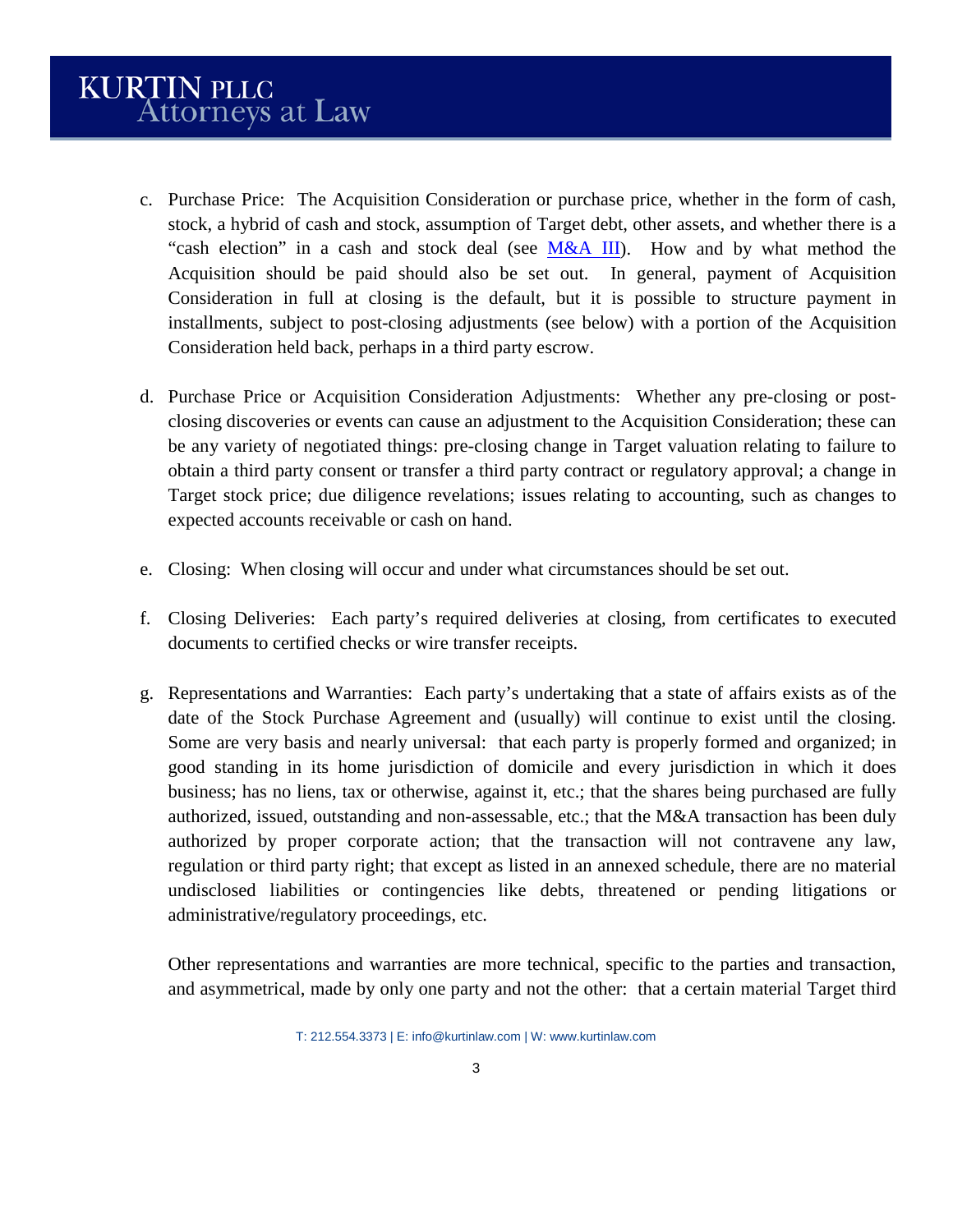party contract is in good standing and has not been breached; that the Target has certain government licenses and permits in place and in good standing; that Target owns or has the right to use (by license, assignment or otherwise) certain intellectual property and the extent and duration of those rights; that Target and any subsidiaries have not incurred or guaranteed any more than a stated level of indebtedness:

- h. Intellectual Property: Ownership and right to use intellectual property. Whether the M&A transaction may infringe any third party IP rights.
- i. Real Property: Ownership or leasehold to real property to be included in the M&A transaction and any to be excluded from it.
- j. Employment and Employment Benefits: Key personnel employment contracts and equity-based compensation arrangements, like stock option pools, plans and grants; collective bargaining agreements and other agreements affecting Target employer-employee relations.
- k. Other Assets: A schedule of other Target assets and any being excluded from the transaction; examples might include inventory; cash and cash equivalents; and office equipment.
- l. Material Contracts: a schedule of contracts materially affecting Target's business.
- m. Insurance: Insurance policies constituting Target assets; their status; claims made or threatened against them.
- n. Covenants: Sometimes confused with representations and warranties, but different in that they not representations that a state of affairs exists and will continue to do so until closing, but each party's promises either to do something (or continue doing something) until and sometimes after closing (affirmative covenants) or to refrain from doing something until/until after closing (negative covenants). Examples might include Target covenants to maintain various regulatory approvals or licenses (affirmative), or not to let an approval or license lapse (negative), not to compete with the acquired business after closing, etc.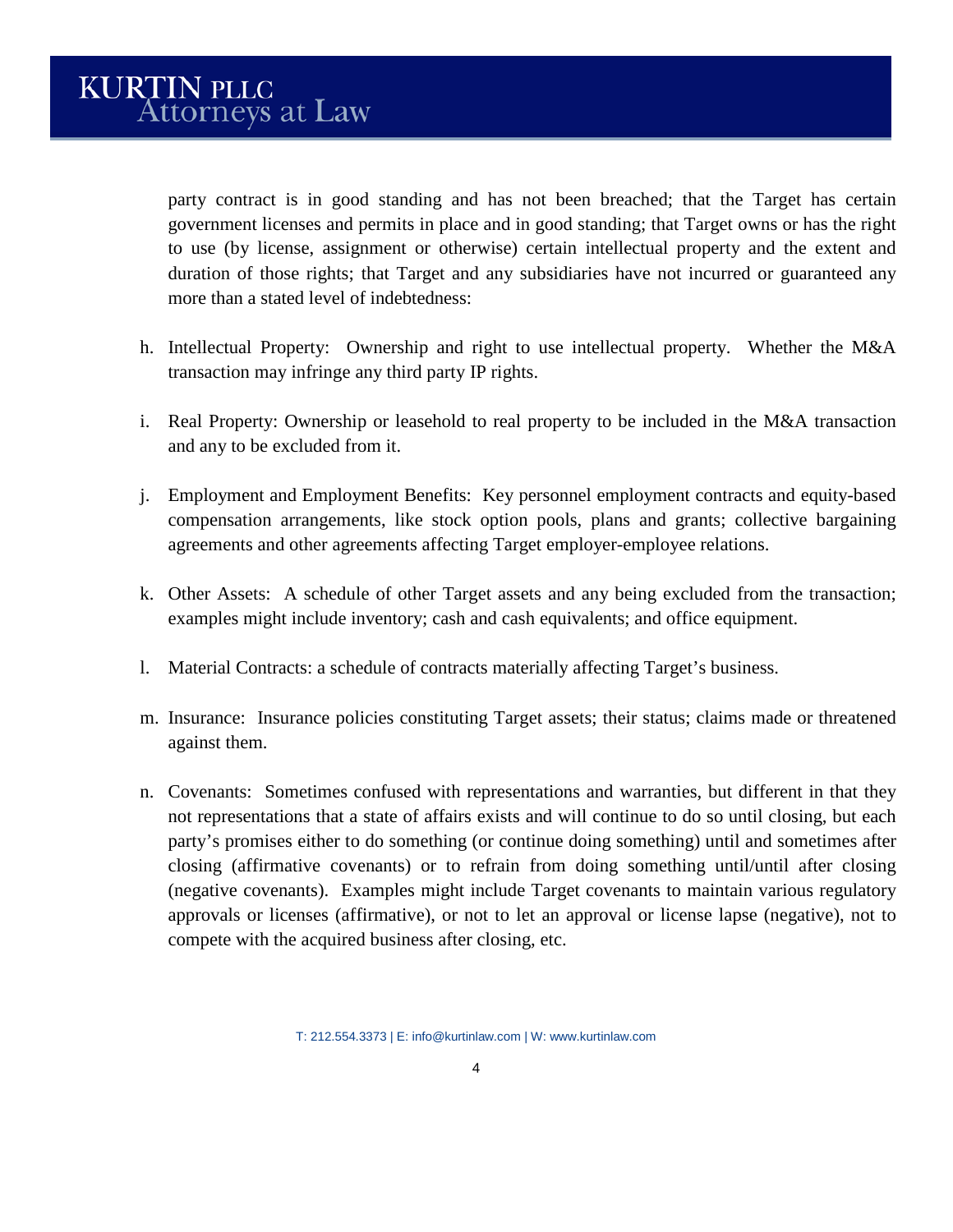- o. Conditions to Closing: A list of conditions to each party's obligation to close the transaction, the failure of which to occur will excuse that party's obligation to close, such as that all previously made representations and warranties continue to be true as of closing; that no "Material Adverse Change" or "Material Adverse Event" as defined in the Stock Purchase Agreement affecting Target's business has occurred (often called a MAC clause); that all third party consents have been obtained; that insurance commitments have been obtained, "fairness opinion" letters obtained and others.
- p. Tax Treatment: Whether tax-free or tax-advantaged treatment for the transaction will be sought in the transaction structuring (see  $M&A II$ ).
- q. Indemnification: Indemnification rights, the right of one party to claim against another for indemnification from third party claims. There are also "carve-outs" to indemnification rights, such as when a generally indemnified type of event has a subset that might occur without either party being at fault, or when an indemnified event falls short of an agreed-to threshold in potential damages. There are even sometimes "exceptions to carve-outs."
- r. Compliance with Law: The parties will frequently negotiate obligations (whether by covenant or otherwise) to comply with applicable laws, such as those governing foreign corrupt practices or bribery, technology export restrictions, foreign investment controls, money laundering and others.
- s. Termination and Effects of Termination: If there is a failure of a condition to close, such as a breach of representation, warranty or covenant; another material breach of the Stock Purchase Agreement; a failure to obtain financing or a critical regulatory or third party approval; or there is delay beyond a certain point in doing so, whether the non-breaching party may terminate the Stock Purchase transaction. Some breaches may give the non-offending party the right to terminate immediately; some may give the breaching party the chance to cure the breach before closing, or allow for purchase price adjustment to reflect the damage caused by the breach. There are sometimes "break-up fees" provided for to the non-breaching party to compensate it for its transaction time, effort and costs, and the opportunity costs of not have sought or obtained a deal with another party.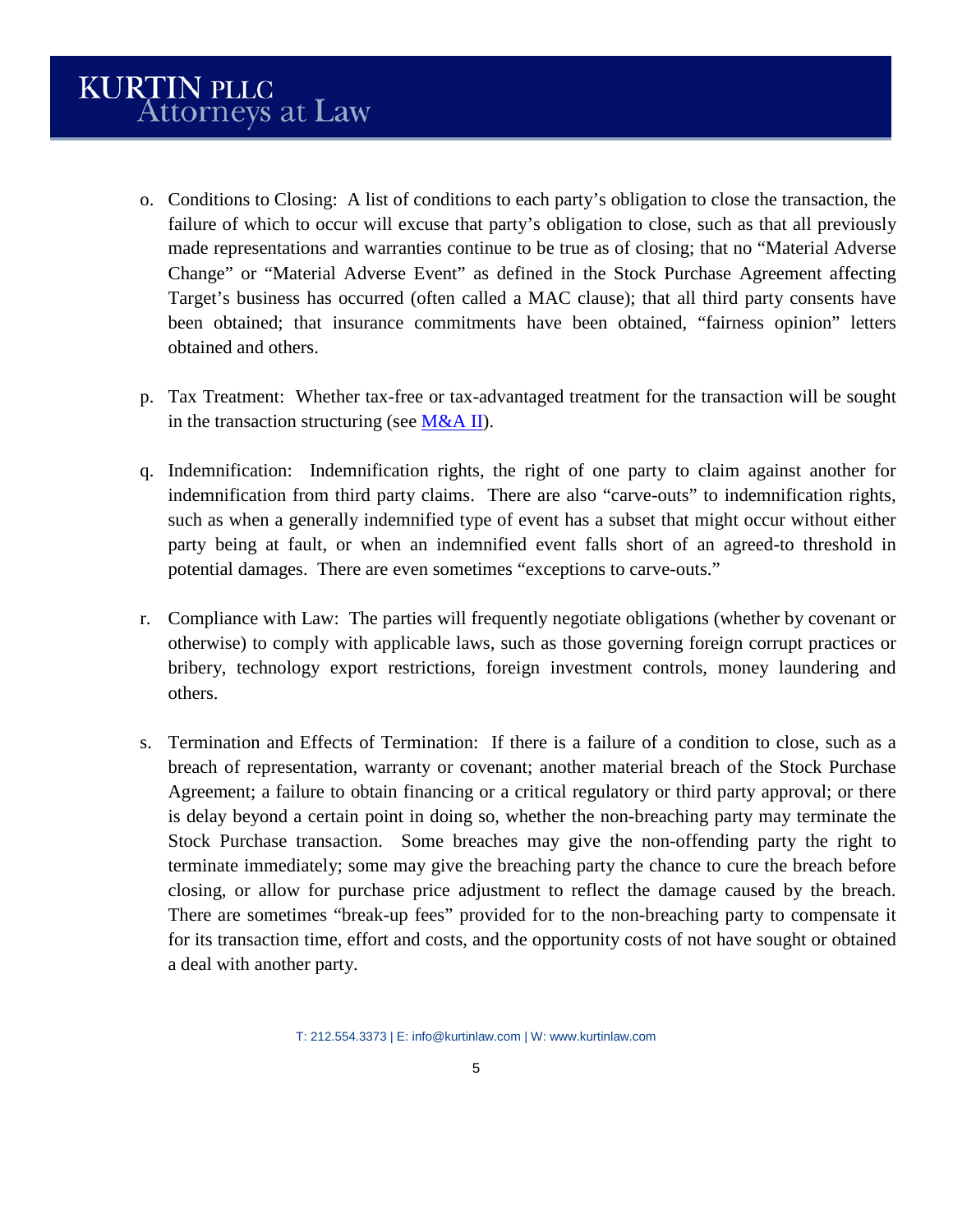t. The "Boilerplate:" Almost invariably, the final article of every Stock Purchase Agreement will have sections derisively known as the "boilerplate" or "general" provisions. Like the definitions, the boilerplate does not always repay the sneers. Some provisions, like choice of governing law, choice of dispute resolution forum, assignment rights, confidentiality, third party beneficiaries, releases, rules of construction and others may provide critical rights; like the definitions, they should not be dismissively treated.

### IV. Deal Points

### *Deal Point No. 1: Don't sneer at the defined terms, use them and use them consistently.*

We made this point at the top of section III(a). An in-house general counsel friend swears that if he can write a contract's definitions sections, he almost doesn't care what's in the rest of the document. I'm not sure that I'd go that far, but I get his point. Also, a lot of lawyers skip glassy-eyed over the definitions section, and let things go into them unremarked that are time bombs for their clients – that's the extension of my friend's point. Worst of the worst are M&A lawyers who go to the trouble of defining terms in the definitions section and then forget to use them in the text, or don't use them consistently. I had this come up a few years ago, when a highly specific and negotiated defined term list of "Indemnifiable Events" was ignored by opposing counsel in the text, allowing a non-listed event to also creep in and be subject to indemnification by his client. And…it actually happened. That's like seeing a vampire lurking outside your second floor window, opening the window and saying "come on in." It's amateur hour, a low percentage move. Don't sneer at the defined terms.

# *Deal Point No. 2: Any non-cash-paid-in-full-at-closing Acquisition Consideration is in some measure contingent, and should require a premium over a cash on the barrelhead deal.*

Any non-cash-on-the-barrelhead deal is in some measure contingent, and Acquiror should pay more overall than if paying cash in full at closing. Cash on the barrelhead should command a premium over any non-cash-on-the-barrelhead deal. A cash on the barrelhead offer is superior to a non-cash-on-thebarrelhead offer and should cost an Acquiror less for the same acquisition than the non-cash competing deal. The only real exception is in a stock or partial stock deal, where Target shareholders actively want to be owners in the Acquiror going forward and/or are getting their Acquiror stock at below fair market value.